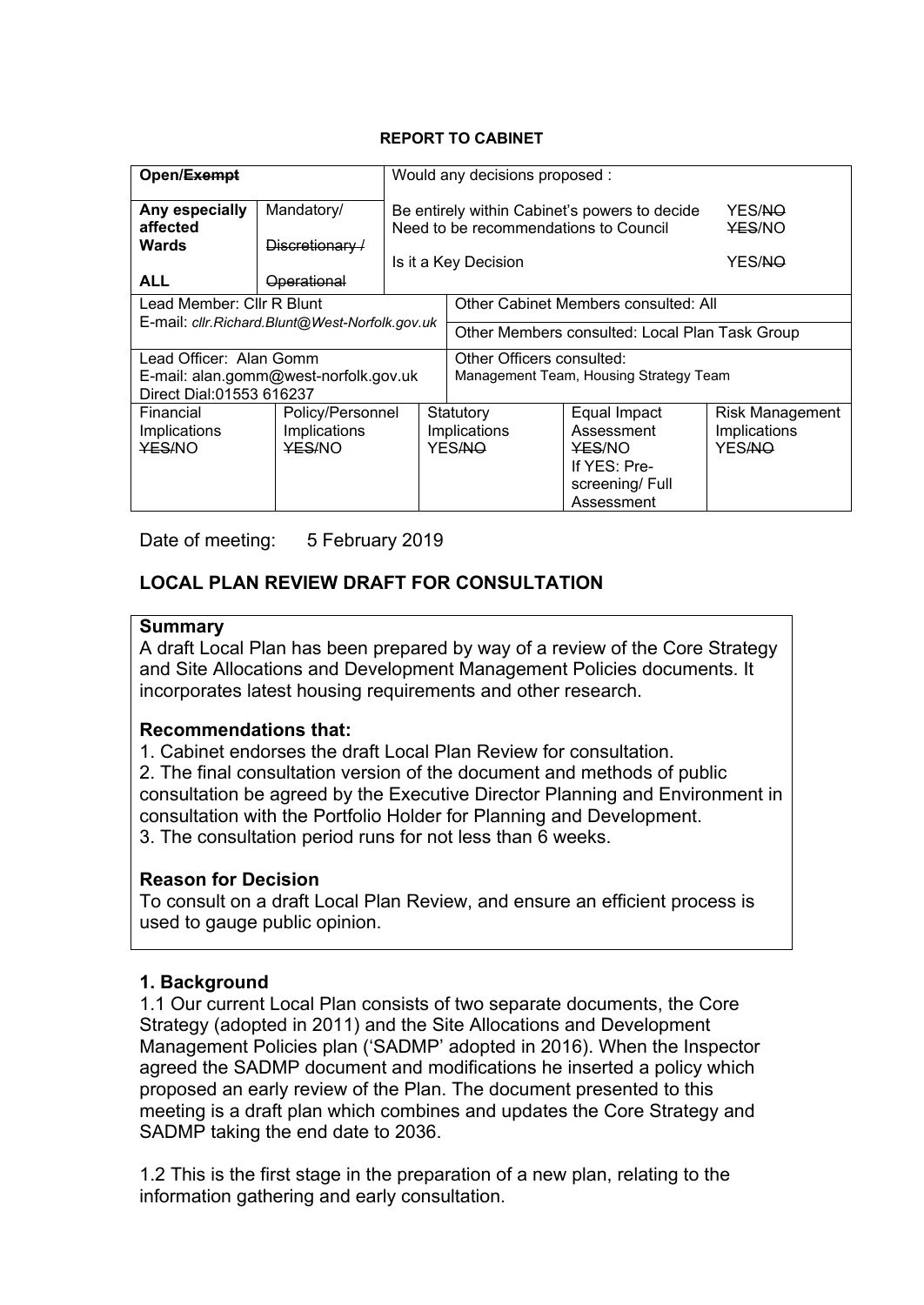| 1. Initial evidence<br>gathering and<br>consultation | Formulate initial aims and objectives<br>٠<br>Begin evidence gathering<br>٠<br>Notify relevant consultation bodies and those<br>$\bullet$<br>carrying on business in the area and invite them to<br>make representations                                 | Current stage                        |
|------------------------------------------------------|----------------------------------------------------------------------------------------------------------------------------------------------------------------------------------------------------------------------------------------------------------|--------------------------------------|
|                                                      |                                                                                                                                                                                                                                                          |                                      |
| 2. Publication                                       | • Local Plan is formally published for a minimum of six<br>weeks for representations to be made                                                                                                                                                          | Next stage - planned for<br>Dec 2019 |
|                                                      |                                                                                                                                                                                                                                                          |                                      |
| 3. Submission                                        | • Local Plan, representations and other required<br>documents are submitted to the Planning<br>Inspectorate. Inspectorate arrange for the Local<br>Plan to be scrutinised through an examination by an<br>independent inspector.                         |                                      |
|                                                      |                                                                                                                                                                                                                                                          |                                      |
| 4. Found sound                                       | Inspector writes a report setting out whether the<br>٠<br>Local Plan is sound and satisfies legal requirements.<br>If the Local Plan is not sound, the local planning<br>authority can ask the inspector to recommend<br>modifications to make it sound. |                                      |
|                                                      |                                                                                                                                                                                                                                                          |                                      |
| 5. Adoption                                          | If the inspector recommends that the Local Plan<br>$\bullet$<br>may be adopted, the local planning authority may<br>formally adopt it (usually by a vote in full Council).<br>Once adopted, it is part of the development plan for<br>the local area.    |                                      |

# 1.3 A simplified flow chart shows the broad stages:

Our formal Local Development Scheme (the proposed timetable for preparing the document) sets out the more detailed stages and dates. It can be found via the following link.

[https://www.west-](https://www.west-norfolk.gov.uk/info/20214/emerging_local_plan/500/local_development_scheme)

[norfolk.gov.uk/info/20214/emerging\\_local\\_plan/500/local\\_development\\_sche](https://www.west-norfolk.gov.uk/info/20214/emerging_local_plan/500/local_development_scheme) [me](https://www.west-norfolk.gov.uk/info/20214/emerging_local_plan/500/local_development_scheme)

## **2. Background work so far**

2.1 The Local Plan Task Group has considered large amounts of material as part of the review of the two current local plan documents. This has included:

- Call for Sites outputs
- Sustainability Appraisal of sites and policies
- Housing Land supply material (including a draft Housing and Employment Land Availability Assessment, trajectory, and progress on site completions)
- Brownfield Register content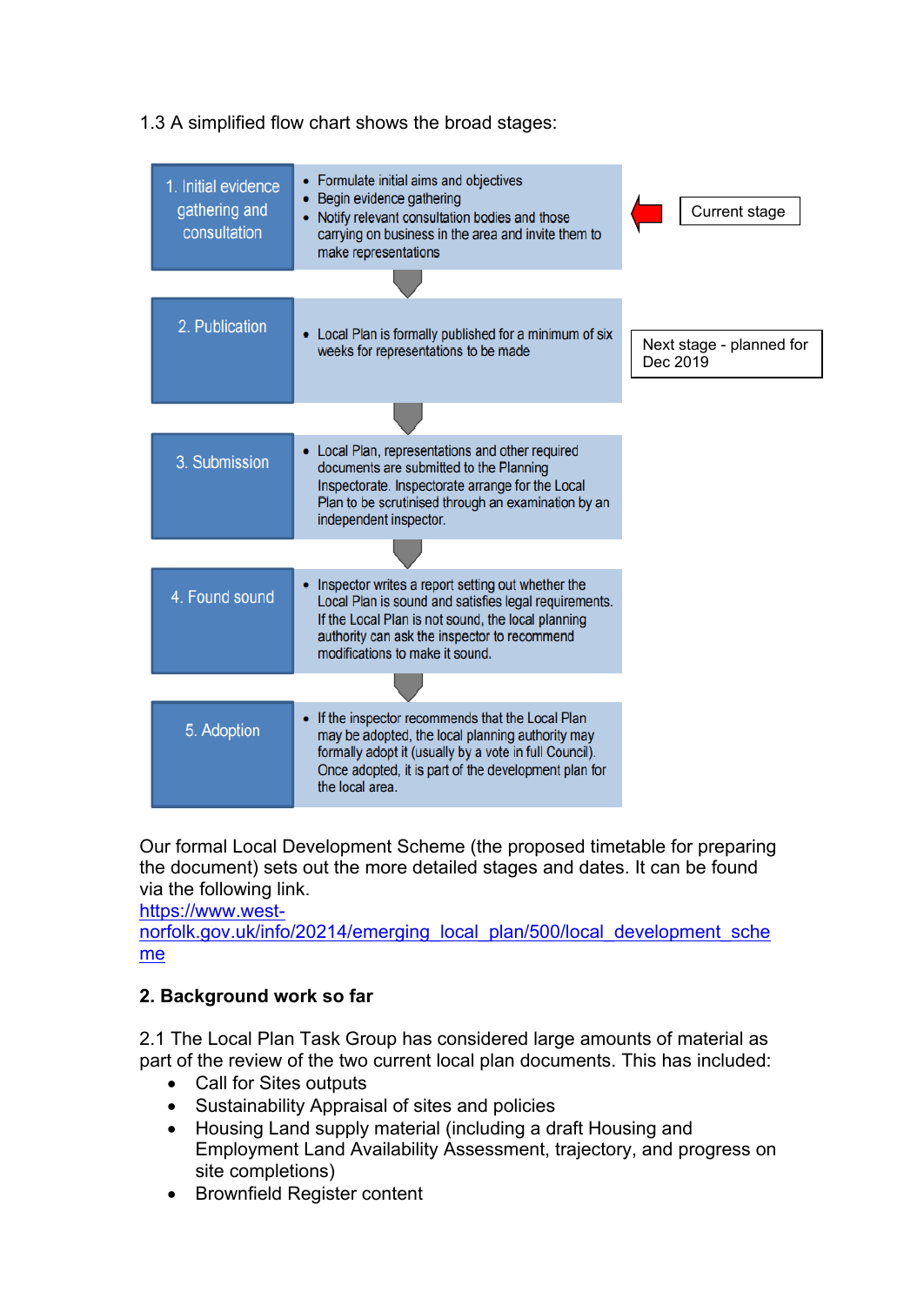- New NPPF and associated Government advice including housing requirements (various iterations and consultations)
- Review of employment and retail research
- Annual monitoring material and reports
- Strategic Flood Risk Assessments (Level 1 and emerging Level 2)
- Norfolk Strategic Planning Framework and other duty to co-operate / statement of common ground items across the county. (Including county wide assessment of recreational pressures on Natura 2000 conservation sites).
- Work by Neighbourhood Plan groups.

2.3 All of this material has been reviewed and informed the Task Group's proposals for the content of the Draft Review document.

2.4 Regulation 18 of the Town and Country Planning (Local Planning) (England) Regulations 2012 covers a wide ranging stage in plan preparation as noted in the schematic above. Having had the Task Group consider the material noted above and through them formulated a revised (combined) document it is appropriate to seek the wider views from the public, businesses and other interested parties.

2.5 The Background Papers section lists the individual documents which are available as part of the consultation process. We will welcome comments at consultation on these documents as well as the draft Plan contents.

#### **3. Main changes from current plans**

3.1 The Review document builds on policies in the Core Strategy and SADMP and the following are the main or most significant changes made from the current plans. (References are given to chapter / policy numbers as appropriate).

| <b>Change from current policy /</b><br>clarification or updating for Review                                 | <b>Reference in document</b>                    |
|-------------------------------------------------------------------------------------------------------------|-------------------------------------------------|
| Re-structuring of document to ensure<br>the vision and strategic policies are<br>clear                      | Primarily chapters 2 and 3                      |
| A clear 'Growth Corridor' based on<br>King's Lynn and the A10 / rail line<br>towards Cambridge is outlined. | Section 4.1.7 - 12                              |
| Incorporating the latest housing<br>requirement into the Plan.                                              | Section 4.1.6 and 4.1.13 -21, and<br>Policy LP1 |
| Allocating <b>new</b> sites to match the new<br>requirement                                                 | Sections 8, 9 and 11                            |
| Revised policies to allow for small<br>scale development outside of                                         | Section 7.2 and policy LP26                     |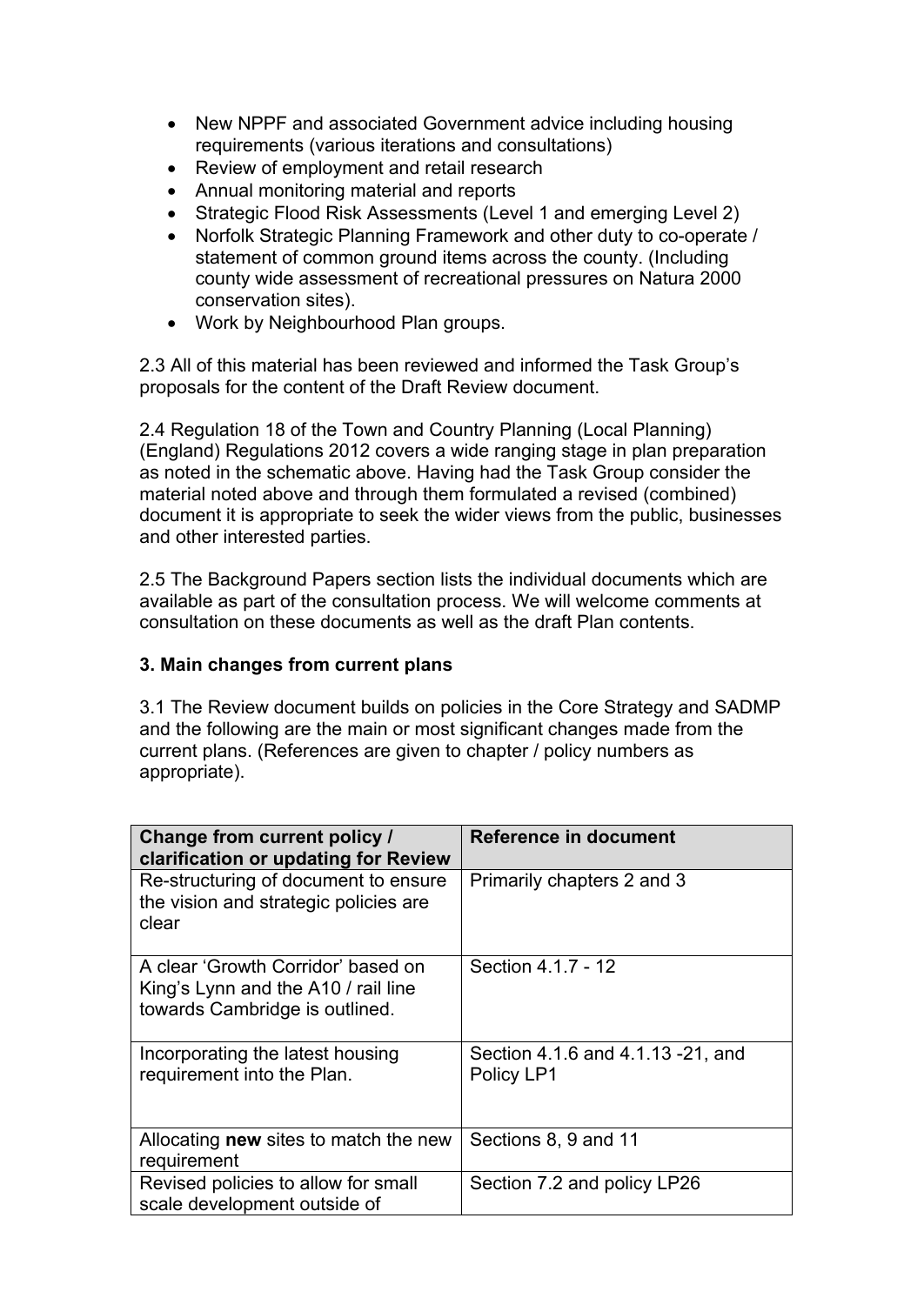| development boundaries for all<br>relevant settlements.                                                                                          |                                                                                                                                                            |
|--------------------------------------------------------------------------------------------------------------------------------------------------|------------------------------------------------------------------------------------------------------------------------------------------------------------|
| Consideration of Custom and Self -<br>Build housing                                                                                              | Section 4.1 and LP26                                                                                                                                       |
| Taking into consideration the work<br>being done by groups preparing<br>Neighbourhood Plans (principally the<br>allocation of land for housing). | Section 10 – Downham Market and<br>Hunstanton, Section 11 as specified.                                                                                    |
| De-allocation of some sites which are<br>considered unlikely to come forward.                                                                    | Sites at:<br>G35.2 Feltwell<br>G49.1 Hillington<br>G60.1 Middleton<br>G94.2 Terrington St John<br>G124.1 Wiggenhall St Mary<br>Magdalen<br>Total 110 units |
| Inclusion of settlement boundaries for<br><b>Smaller Villages and Hamlets</b>                                                                    | Section 11.5 and individual maps                                                                                                                           |
| The Plan period is rolled on to 2036.                                                                                                            | Mainly referenced in Policy LP1,<br>section 4.1                                                                                                            |

3.2 However, whilst these are the more significant changes there are other changes which people may consider significant in a local context, and a number of policy wordings differ from the current plans, although the thrust of policy is largely unaltered.

3.3 The full document is available (together with the supporting material) via the following link:

[http://west-norfolk.objective.co.uk/portal/lpr2019/ldrp19\\_readonly](http://west-norfolk.objective.co.uk/portal/lpr2019/ldrp19_readonly)

## **4. Consultation process**

4.1 The main elements of the consultation process are intended to be:

| Web version of the Local Plan                           | Using our 'Objective' consultation                                                                                                                                     |
|---------------------------------------------------------|------------------------------------------------------------------------------------------------------------------------------------------------------------------------|
| <b>Review</b> document with ability to enter            | system to enable easy entry of                                                                                                                                         |
| comments against particular para<br>graphs or policies  | comments and subsequent analysis                                                                                                                                       |
| <b>E-mail notification of consultees;</b>               | Wide notification of the fact that the                                                                                                                                 |
| parish and town councils; other                         | LPR is at consultation and response /                                                                                                                                  |
| interested parties                                      | clarification opportunities                                                                                                                                            |
| Limited 'roadshow' / public<br>exhibition opportunities | Opportunity for public and others to<br>drop in to locations across the<br>Borough (King's Lynn / Downham<br>Market / Hunstanton). Potential for<br>others on request. |
| Attend parish or town council                           | To enable targetted questioning /                                                                                                                                      |
| meetings as appropriate.                                | explanation on significant subjects.                                                                                                                                   |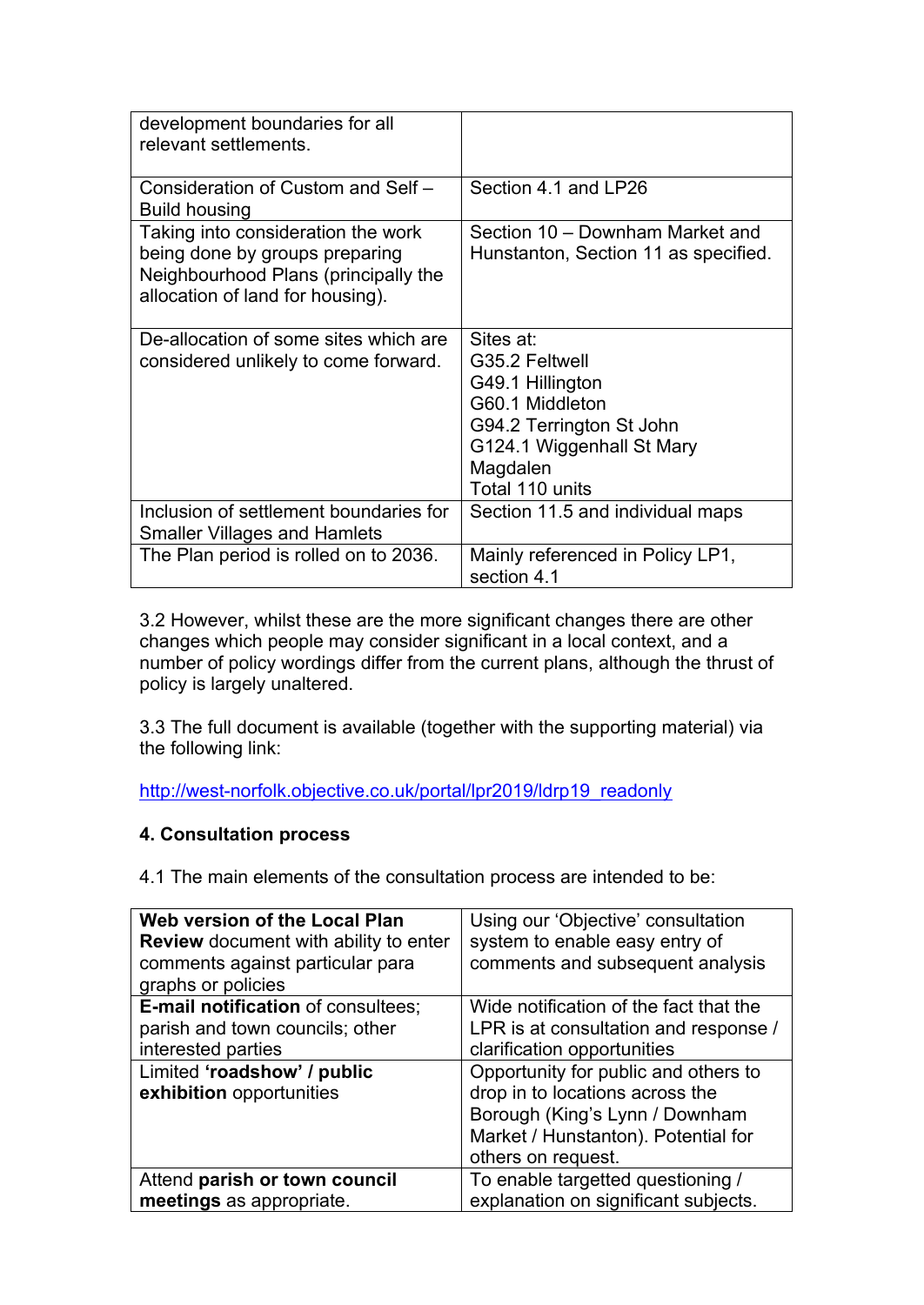4.2 It should be noted that we have taken advice on the ability to conduct a consultation exercise in the lead up to the council elections in May, and the view is that this can take place. In terms of timescale we would aim to start the consultation as soon as practical after Cabinet (end February is likely) and finish before the end of April (minimum 6-8 weeks).

## **5. Options Considered**

5.1 The Sustainability Appraisal considers a series of potential alternative approaches and shows advantages and dis-advantages of these.

## **6. Policy Implications**

6.1 In broad terms the Local Plan Review retains the majority of the existing planning policy from the Core Strategy and SADMP. The main changes are outlined above in paragraph 3.1. In summary the more significant changes to policy are around:

- An explicit 'Growth Corridor' is proposed south from (but including) King's Lynn along the A10.
- The overall rate of growth in housing is less than that previously.
- Some 1900 new houses are proposed and allocated to 2036.
- More scope is provided for potential small scale housing development beyond development boundaries.

These changes are considered to be in line with the new NPPF, and reflect Borough Council aspirations.

## **7. Financial Implications**

7.1 None specifically.

# **8. Personnel Implications**

8.1 None specifically.

# **9. Statutory Considerations**

9.1 The Town and Country Planning (Local Planning) (England) Regulations 2012 Regulation 18 outlines the requirements for the consultation etc. The wider plan preparation process is covered in the Regulations, and practice guidance from Government.

# **10. Equality Impact Assessment (EIA)**

10.1 Attached.

# **11. Risk Management Implications**

11.1 There are two particular issues that result in risks:

1. The Government has increased significantly the potential penalties for not delivering housing growth to the required scale. We have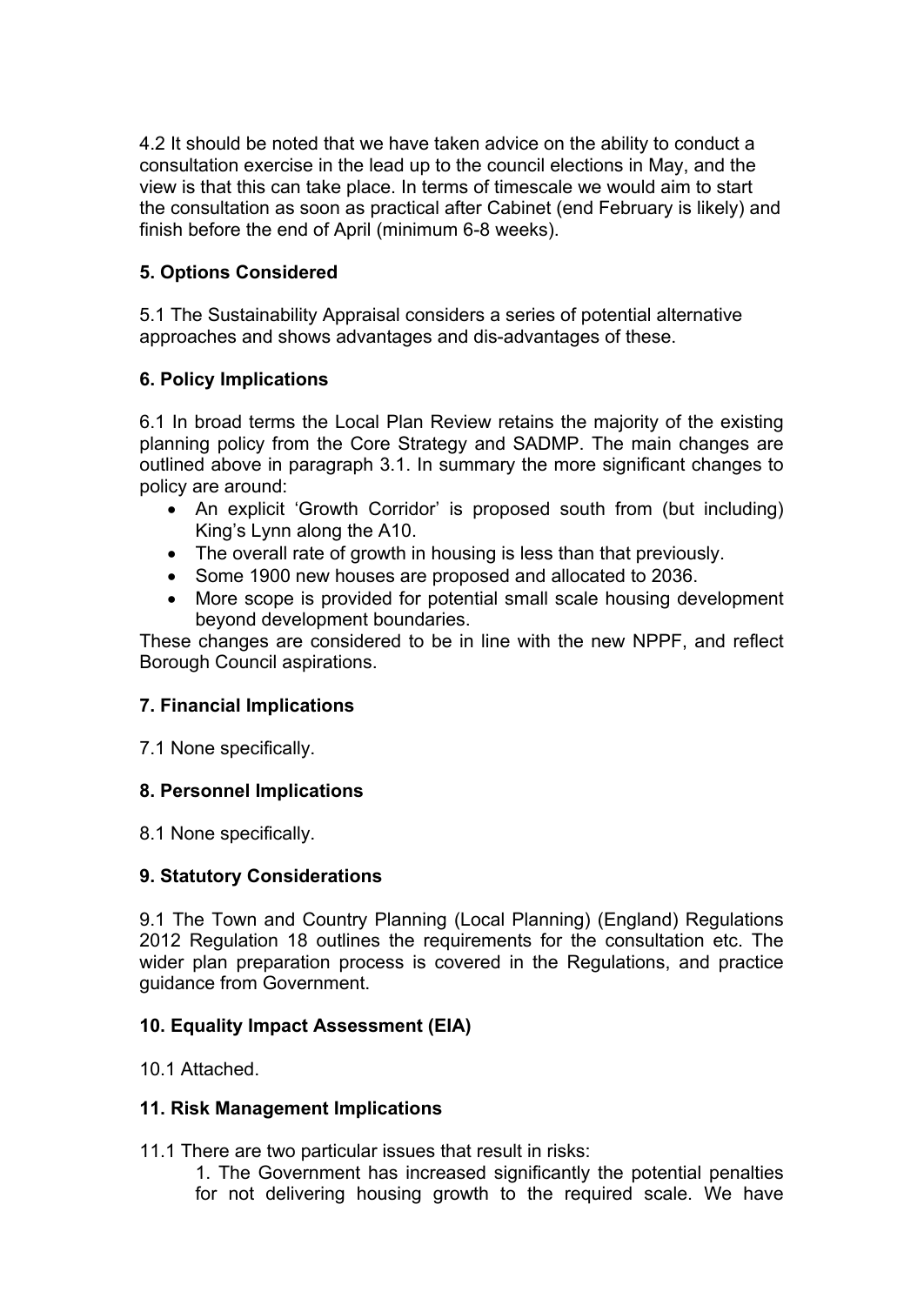previously been tested against 5 year housing supply targets, and the Government is adding a test of Housing Delivery.

2. We must keep our Local Plan up to date. There are potential interventions if an authority is seeking to rely on older policies and allocations.

# **12. Declarations of Interest / Dispensations Granted**

12.1 None

## **13. Background Papers**

| Employment Land<br>Housing and<br>Assessment (January<br>Availability<br>2019)                                             | Via consultation portal<br>http://west-<br>norfolk.objective.co.uk/portal/lpr2019/ldrp19_r<br>eadonly                      |
|----------------------------------------------------------------------------------------------------------------------------|----------------------------------------------------------------------------------------------------------------------------|
| 'Call for Sites' outputs - web based                                                                                       | https://www.west-<br>norfolk.gov.uk/info/20216/local plan review<br>$2016 -$<br>2036/630/local plan review call for sites  |
| Sustainability Appraisal assessments<br>of sites and policies and scoping<br>document                                      | https://www.west-<br>norfolk.gov.uk/info/20216/local plan review<br>2016 - 2036/629/sustainability appraisal               |
| supply<br>material<br>Housing<br>Land<br>(including a trajectory, and progress<br>on site completions)                     | See AMR link below                                                                                                         |
| Authority Monitoring Reports (AMR)<br>published annually.                                                                  | https://www.west-<br>norfolk.gov.uk/info/20079/planning policy an<br>d local plan/354/authority monitoring report<br>s amr |
| <b>Brownfield Register</b>                                                                                                 | https://www.west-<br>norfolk.gov.uk/info/20079/planning policy/617<br>/brownfield register                                 |
| NPPF and associated Government<br>including<br>advice<br>housing<br>requirements (various iterations and<br>consultations) | https://www.gov.uk/government/publications/n<br>ational-planning-policy-framework--2                                       |
| Review of employment and<br>retail<br>research $-2017$                                                                     | Via consultation portal<br>http://west-<br>norfolk.objective.co.uk/portal/lpr2019/ldrp19_r<br>eadonly                      |
| Strategic Flood Risk Assessments<br>(Level 1 and emerging Level 2)                                                         | https://www.west-<br>norfolk.gov.uk/info/20173/information for pla<br>nning agents/391/flood risk assessment               |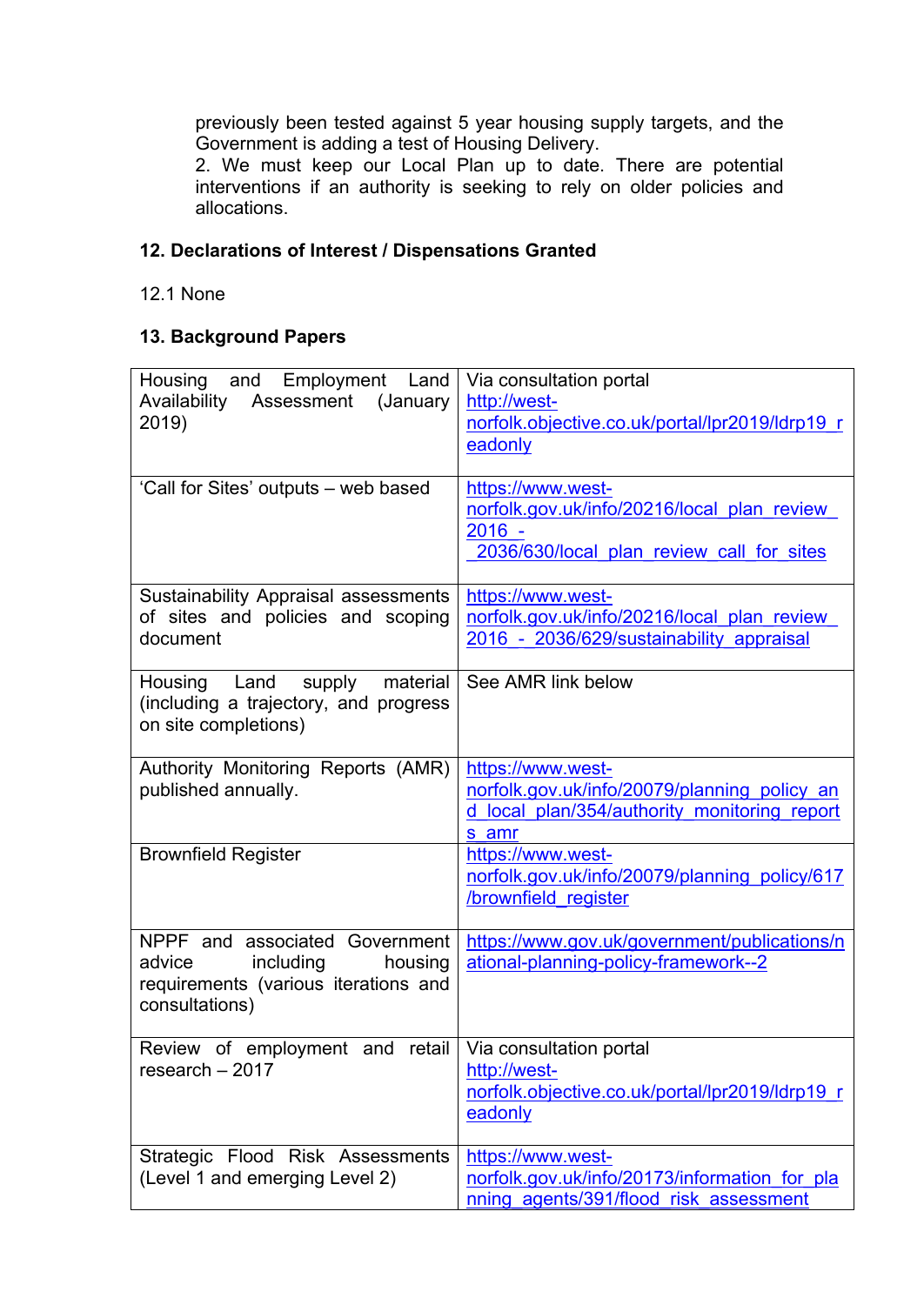| Norfolk Strategic Planning                | https://www.norfolk.gov.uk/what-we-do-and-      |
|-------------------------------------------|-------------------------------------------------|
| Framework and other duty to co-           | how-we-work/policy-performance-and-             |
| operate / statement of common             | partnerships/partnerships/norfolk-strategic-    |
| ground items across the county.           | planning-member-forum                           |
|                                           |                                                 |
| County wide assessment<br><b>of</b>       | http://www.footprint-                           |
| recreational pressures on Natura          | ecology.co.uk/reports/Panter%20et%20al.%2       |
| 2000 conservation sites                   | 0-%202017%20-                                   |
|                                           | %20Visitor%20surveys%20at%20European%           |
|                                           | 20Protected%20Sites%20across.pdf                |
|                                           |                                                 |
| Work by Neighbourhood Plan groups         | https://www.west-                               |
| (draft and 'made' neighbourhood           | norfolk.gov.uk/info/20127/neighbourhood pla     |
| plans).                                   | ns                                              |
|                                           |                                                 |
| <b>Statement of Community Involvement</b> | Via consultation portal                         |
| (SCI) update                              | http://west-                                    |
|                                           | norfolk.objective.co.uk/portal/lpr2019/ldrp19 r |
|                                           | eadonly                                         |
|                                           |                                                 |